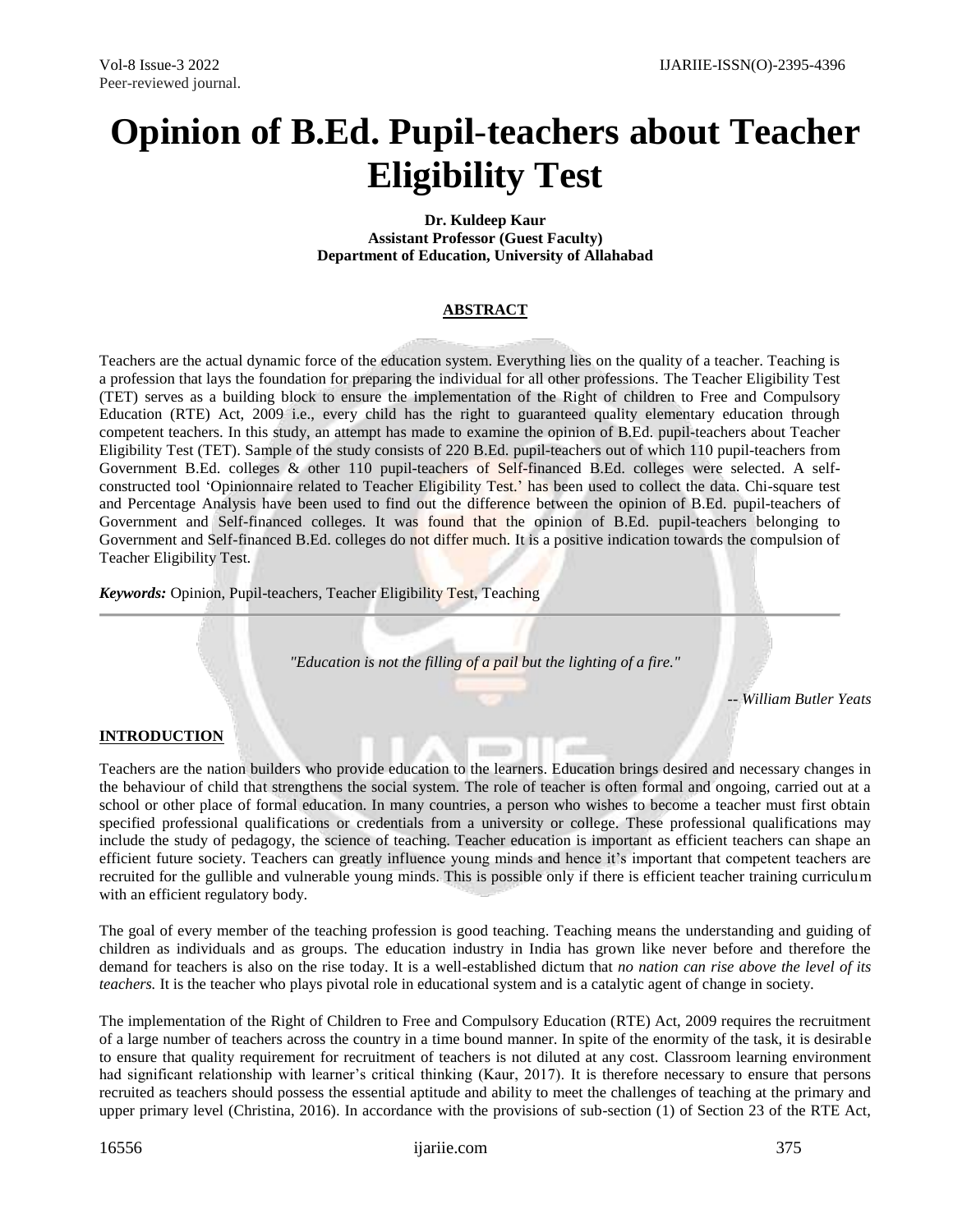the National Council for Teacher Education (NCTE) had vided Notification dated 23rd August, 2010 and 29th July, 2011 laid down the minimum qualifications for a person to be eligible for appointment as a teacher in the school, to teach in class I to VIII. Thus, Teacher Eligibility Test serves as a building block to ensure the implementation of the Right of Children to Free and Compulsory Education (RTE) Act, 2009 i.e., every child has the right to earn guaranteed elementary education through competent teachers. The Teacher Eligibility Test has conducted by both Central Government and State Governments in India, in order to fulfill the achievement of Right to education goals and to improve standards of teaching. Programme of Action 1992 observed that Teachers' performance is the most crucial input in the field of education (Kaur, 2017). Even pupil-teachers also considered TET as a crucial test for maintaining quality education at school level (Behera, 2018). Thus, for the Teacher training colleges it becomes imperative to know if the pupil-teachers will become good teachers in the future.

### **SIGNIFICANCE OF THE STUDY**

Right to Education (RTE) had been a part of directive principles of the state policy under Article 45 of the constitution, which is the part of chapter 4 and rights in chapter 4 are not force able, for the first time in history of India we made this right enforceable by putting it in chapter 3 of the constitution as Article 21. This entitles children to have the right to education enforced as fundamental right. According to the provisions of sub-section (1) of Section 23 of the RTE Act, the implementation of the Right of Children to Free and Compulsory Education (RTE) Act requires the recruitment of a large number of eligible teachers which can only be possible by conducting Teacher Eligibility Test.

The direct benefit of TET would be that teachers will recruit at national level as well as well as the uniformity on the appointment of qualified teachers also will be entirely possible. Qualifying the Teacher Eligibility Test (TET) is now mandatory for all existing and aspiring primary and secondary school teachers in the country, with the implementation of the RTE Act. Though many researches have been conducted in the field of National Education Policies, RTE and other amendments but very few studies have been done as far as the knowledge of researcher is concerned in the field of Opinion towards Teacher Eligibility Test.

Even though Teacher Eligibility Test has been conducted by the central & state government. Implementation of the RTE Act through Teacher Eligibility Test has not been ensure the recruitment of eligible teachers till date. Thus, researcher has taken opinion of B.Ed. pupil-teachers as B.Ed. is one degree which is mandatory for a candidate applying for the post of a teacher in a school, whether government owned or private.

### **METHODOLOGY**

Survey method of descriptive research has been used for data collection. The population of the present study includes the pupil-teachers of Government and Self-financed B.Ed. training colleges of Prayagraj city, Uttar Pradesh. A sample of 220 pupil-teachers has drawn from Government and self-financed B.Ed. training colleges. A self-constructed tool an 'Opinionnaire related to Teacher Eligibility Test (TET)' has been used to collect the data. This tool contains 22 items based on Teacher Eligibility Test. The analysis of the data has done by using Chi square test  $(\chi^2)$  to find out the Trend or response pattern for each statement and Percentage Analysis to find out the direction of trend which is an important aspect in data analysis.

### **RESULTS AND DISCUSSION**

After the statistical analysis of the data, the results of the present study are as follows-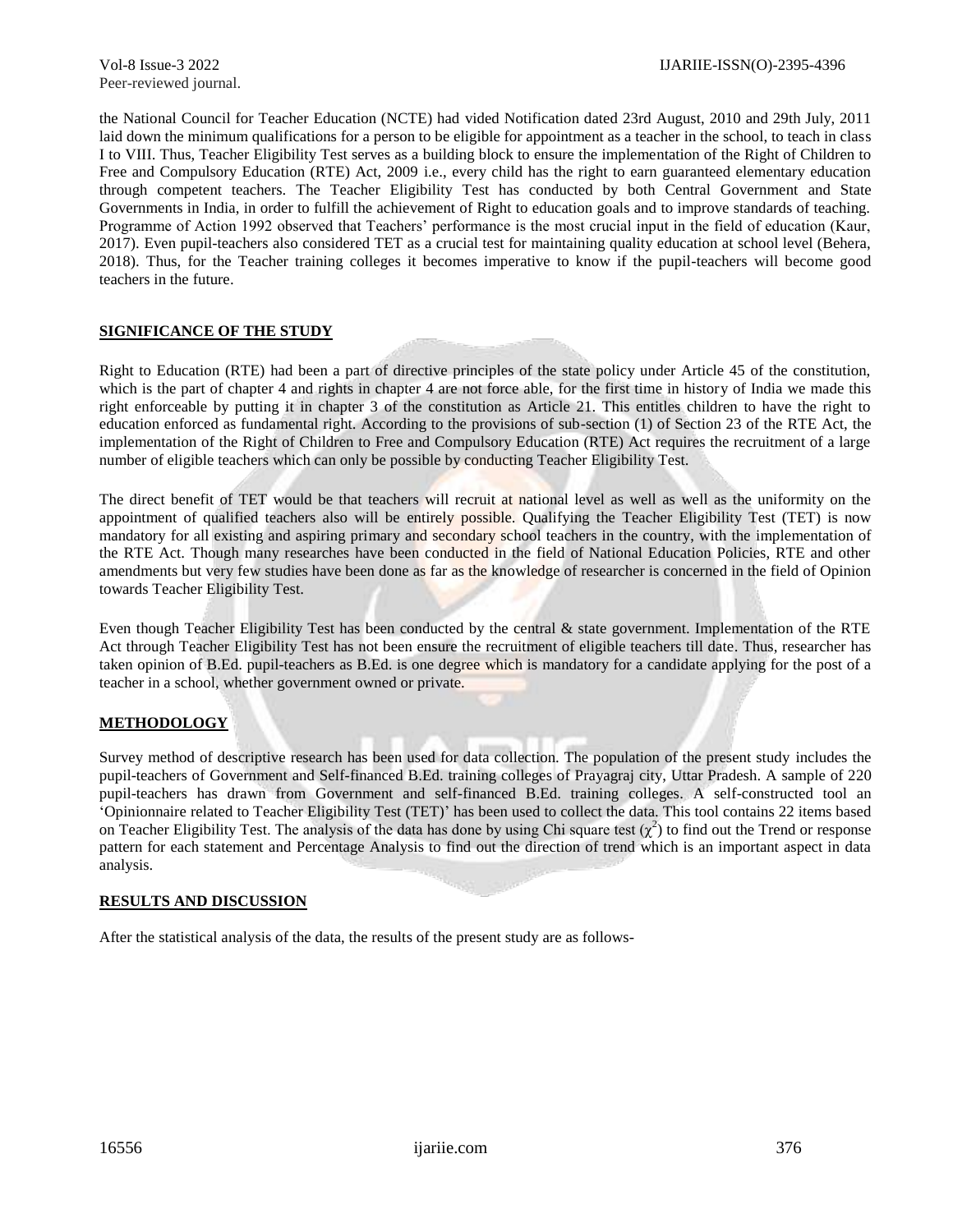

**Figure-1: Responses of all the pupil-teachers (Self-financed B.Ed. college vs. Government B.Ed. college Pupil-teachers)**



**Figure-2: Responses of all the Male Pupil-teachers vs. Female Pupil-teachers**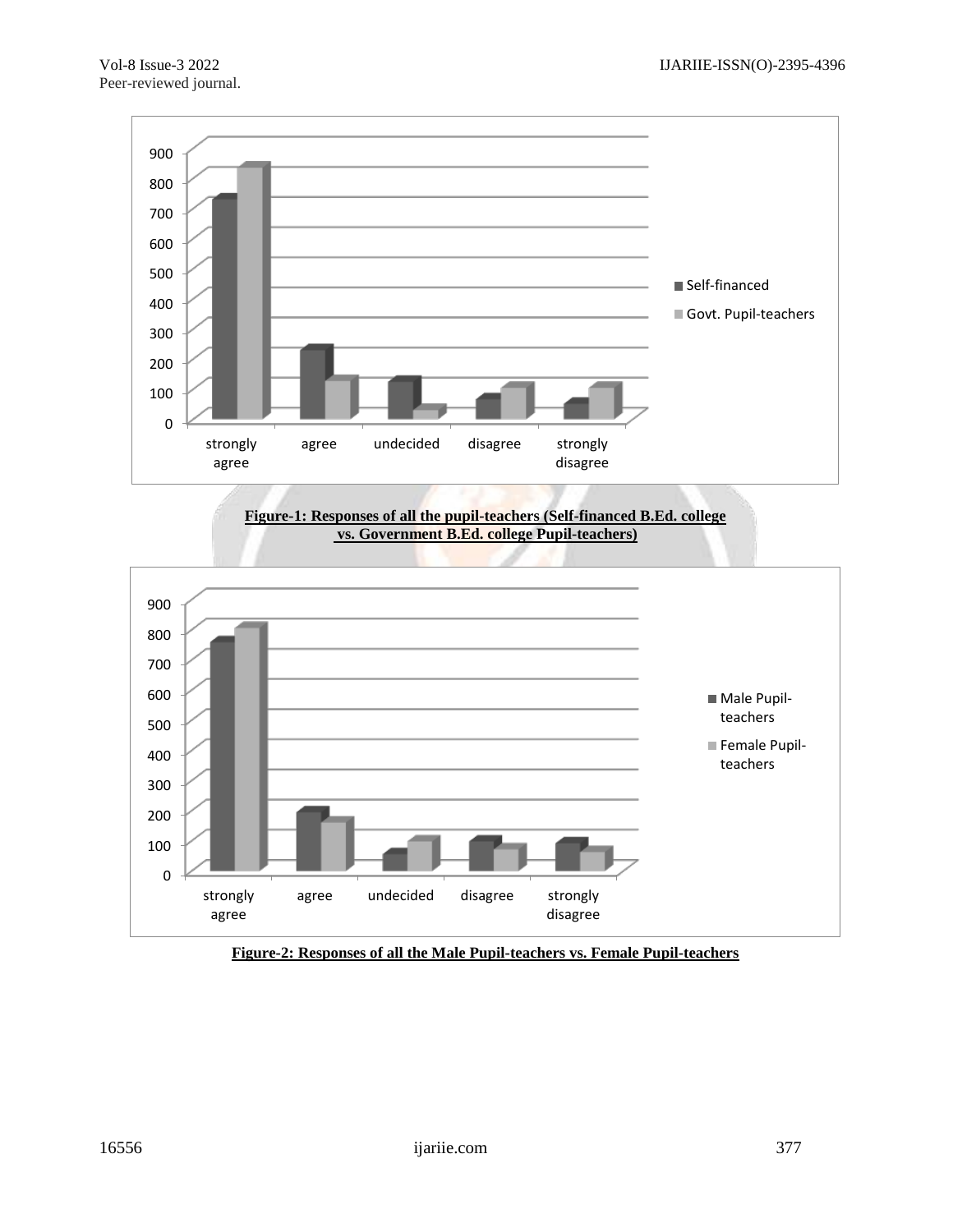



The above graphical representation of responses reveals that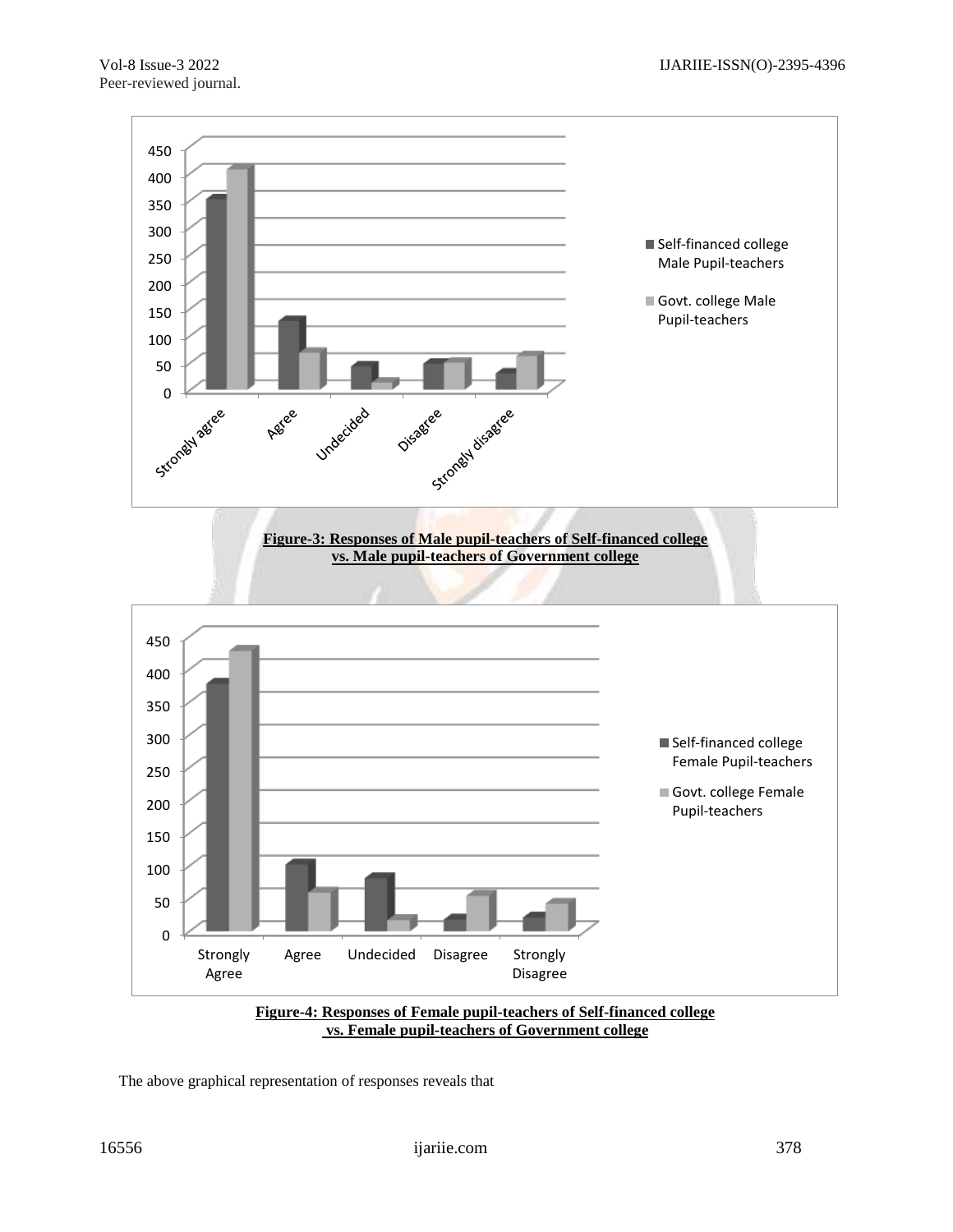- $\triangleright$  A considerable percentage of pupil-teachers agree with the Teacher Eligibility Test. For all positive statements, more than 76% pupil-teachers showed positive attitude towards the statement, for two negative statements 88.33% pupil-teachers showed negative response which depicts their positive attitude towards Teacher Eligibility Test.
- 99.18% pupil-teachers are in the favour of the statement 'Teacher Eligibility Test ensures the appointment of competent teachers.'
- $\triangleright$  While 96.33% pupil-teachers agree with the statement 'Preference should be given to the candidates who have qualified Teacher Eligibility Test'.
- $\triangleright$  Moreover, 96.16% pupil-teachers are in the favour of the statement 'Teacher Eligibility Test (TET) should ensure employment guarantee'.
- $\triangleright$  94.23% pupil-teachers disagree with the statement 'Multiple-choice questions cannot adequately assess teacher's eligibility'. As it is a negative statement, disagreement of pupil-teachers shows their positive attitude towards Teacher Eligibility Test.
- Also, 91.68% pupil-teachers are in the favour of the statement **'**Teacher Eligibility Test should be one of the essential qualifications for teachers.'
- $\triangleright$  On comparing the opinion of the pupil-teachers of Government and Self-financed B.Ed. colleges, it is observed that the pupil-teachers of Government B.Ed. colleges have shown more strongly agree responses towards each statement. The reasons behind this result may be the academic background of the pupil-teachers.
- $\triangleright$  The pupil-teachers who are studying in the Government B.Ed. colleges have strong academic background and they agree to conduct Teacher Eligibility Test. Pupil-teachers of Government B.Ed. college are in the favour of recruiting the candidates on the basis of merit list after qualifying TET. They also assume that Teacher Eligibility Test will able to check those incompetent people who have earned their B.Ed. degree through malpractices as well as it ensures the appointment of competent teachers. The pupil-teachers of Government B.Ed. colleges have preferred the objective type examinations as it requires in-depth knowledge.
- $\triangleright$  On comparing the male and female pupil-teachers, female pupil-teachers have shown strong agreement with the statements related to compulsion of Teacher Eligibility Test. The reasons behind this result may be that the female pupil-teachers are more sincere about their career and also to get the mandatory eligibility which is necessary for becoming a competent teacher. This also shows that the female pupil-teachers are more aware about the constitutional plans and about their career.

### **CONCLUSION**

In conclusion, it can be said that there is a positive trend in the opinion of B.Ed. pupil-teachers towards all the aspects of Teacher Eligibility Test. The pupil-teachers of Government and Self-financed B.Ed. colleges have expressed favourable attitude towards all the statements related to Teacher Eligibility Test (TET) viz., TET should ensure employment guarantee, it would induce teacher-training institutes and pupil-teachers to further improve their performance standards, it should be one of the essential qualification for teachers, it ensures the appointment of competent teachers, motivates the competition among the young teaching aspirants etc. Thus, individuals those have passion and skill to teach, should be appointed as teachers (Lenka, 2018). Positive attitude of educators towards their profession is extremely required for effective teaching and learning process (Roul, 2018). On comparative basis, although the pupil-teachers of Government B.Ed. colleges have shown more strongly agree responses than the pupil-teachers of Self-financed B.Ed. college, yet their opinion do not differ significantly with respect to various aspects of Teacher Eligibility Test. It represents almost the same result. The findings of this study shows the complete agreement of teaching aspirants i.e. B.Ed. pupil-teachers to conduct the Teacher Eligibility Test for quality education.

#### **REFERENCES**

- 1. A Notice for conducting TET by National Council of Teacher Education (NCTE), The guidelines for conducting Teacher Eligibility Test (TET) under the Right of Children to Free and Compulsory Education Act (RTE), 2009.
- 2. Behera, A. (2018). *Attitude of Post graduate Students towards teacher eligibility test.* Unpublished M.A. Education, Baripada: North Orissa University
- 3. Christina, A. D. (2016). Attitude of TET among B.Ed. students-teachers*. International Journal of Research – Granthalayah*, 4 (5), 18-21.
- 4. Kaur, K. (2017). Path analysis of Parental environment and classroom environment on student's Critical Thinking: Adaptive Motivational Foundation. *International Education and Research Journal*, 3 (5), 625-628.
- 5. Kaur, K. (2017). Critical Thinking in Teacher Training Programme: A Building Block for Educational Reform. *International Journal of Management and Social Science Research Review*, 1 (35), 233-235.